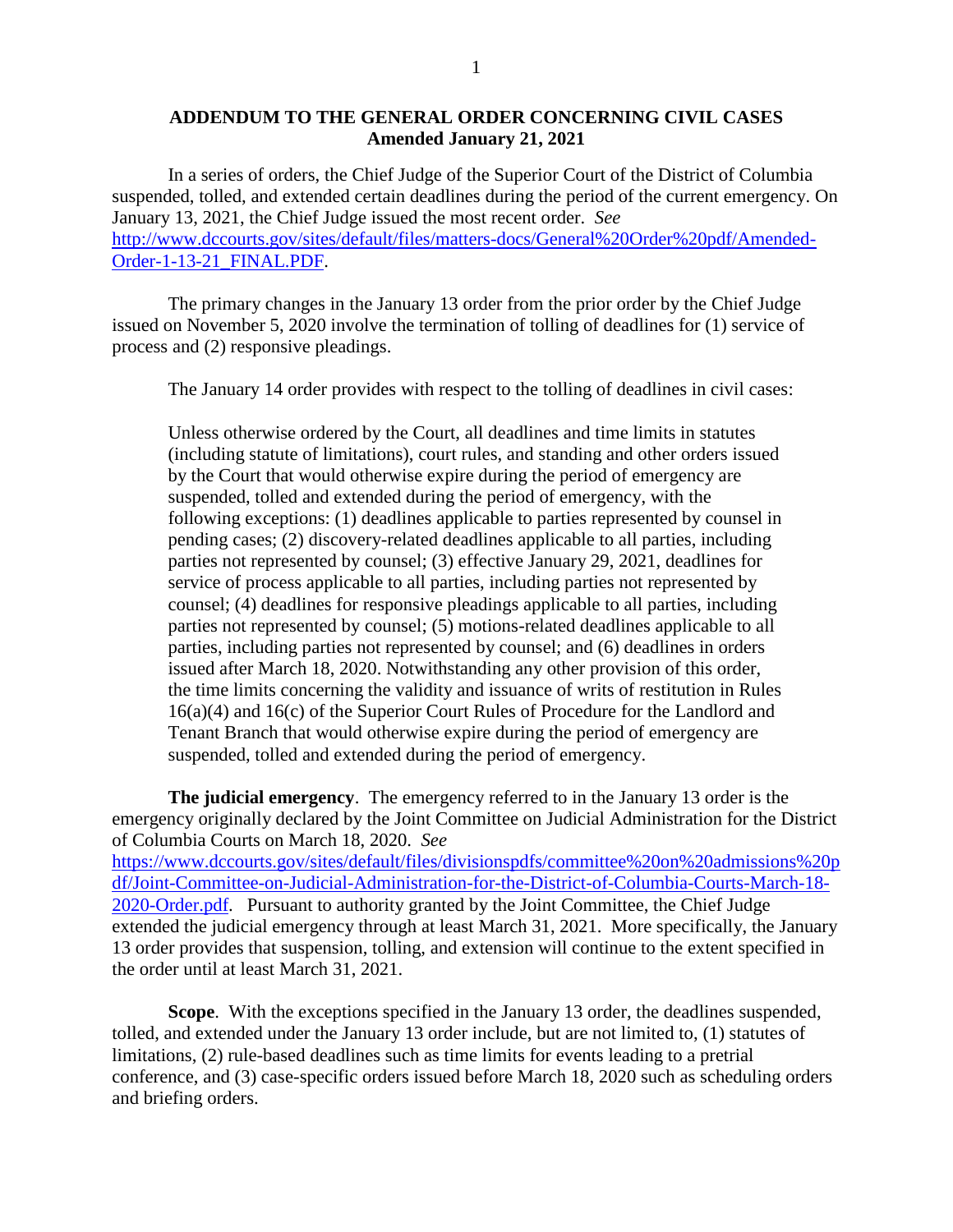The new deadline will be determined by the date on which the period of tolling ends. If no exception in the January 13 order or in the Chief Judge's prior orders applies, the date on which the period of tolling ends is currently March 31, 2021 under the January 13 order; if one of these exceptions applies, the date is earlier. The new deadline depends in part on whether the event that triggers the deadline occurred before or after March 18, when the tolling period began under the chief judge's initial order. If an event before the start of the tolling period triggered a deadline that falls within the tolling period, the number of days remaining before the original deadline on March 18 are added to the end of the tolling period.

If the extended deadline that would apply under the January 13 order as a result of the tolling is appropriate in the circumstances of a particular case, a party should *not* file a motion seeking to extend the deadline. If a party wants a deadline different from the deadline that would apply under the January 13 order, the party must file a motion to shorten or extend this deadline.

The January 13 order does not preclude any party from taking an action even though the deadline for the action is suspended, tolled, and extended because of the current judicial emergency.

**Exceptions**. The January 13 order makes six exceptions to the general principle of suspension, tolling, and extension of deadlines. The third and fourth exceptions are new in the January 13 order.

**Represented parties**. The first exception concerns deadlines established by statute, rule, or order applicable to parties represented by counsel in pending cases. If a party represented by counsel needs additional time to complete a task due to pandemic-related reasons, the party must file a motion (after attempting to obtain other parties' consent).

This exception for any party represented by counsel applies regardless of whether or not other parties in the cases are represented by counsel. If a party represented by counsel wants an unrepresented party to comply with a deadline not covered by another exception, the party must file a motion if the unrepresented party is not willing to comply voluntarily.

This exception, and the second exception for discovery-related deadlines, do not affect the requirement in Rules  $16(h)(1)$  and  $37(a)(1)(A)$  that parties meet for a reasonable period of time to resolve a discovery dispute before anyone can file a discovery-related motion, or the requirement in Rule 16(c)(1) that lawyers and unrepresented parties meet "in person" before a pretrial conference. During the public health emergency, one or all parties may have good reasons not to meet in person, and conferring by telephone or videoconference may be a reasonable alternative in the circumstances. Judges have discretion to waive or modify the "in person" meeting requirements in Rules  $16(c)(1)$ ,  $37(a)(1)(A)$ , and  $26(h)(1)$ . This discretion exists even if the parties do not ask for advance approval to attempt to resolve an issue without an in-person meeting, and the parties instead inform the court in a motion or joint pretrial statement that they conferred without an in-person meeting for specified pandemic-related reasons. Parties can expect judges to rule on discovery motions and conduct pretrial conferences, if the parties have not met but one or both parties had a reasonable basis related to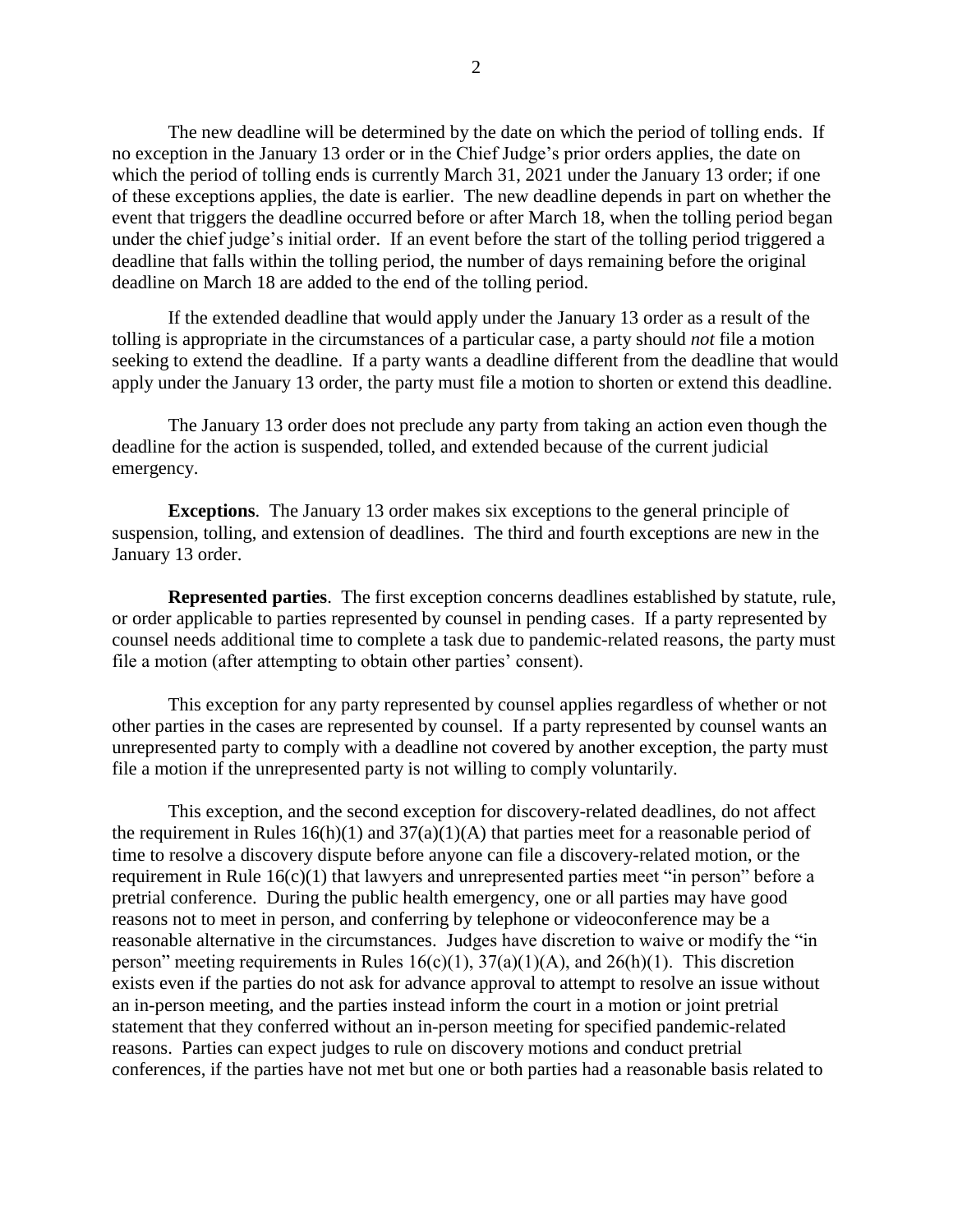the pandemic not to meet in person and the parties conferred, or offered to confer, through reasonable alternative methods.

This exception applies only to pending cases. Accordingly, statutes of limitations remain suspended, tolled, and extended, even if the potential plaintiff is represented by counsel.

**Discovery deadlines**. The second exception, which was initially adopted in the Chief Judge's August 13 order, concerns discovery-related deadlines applicable to all parties, including parties not represented by counsel, and unlike the fourth exception, it applies to deadlines in orders issued before March 18. For parties represented by counsel, this second exception duplicates the first exception, which also applies to discovery-related deadlines. If any party needs additional time to complete a discovery-related task, the party must file a motion (after attempting to obtain other parties' consent).

The following examples are illustrative for any case subject to a scheduling order issued before March 18; they also apply under the first exception to parties represented by counsel. If a party was served with interrogatories 14 days before March 18, 16 of the 30 days provided by Rule 33(b)(2) to respond to interrogatories remained when the discovery deadline was suspended, tolled, and extended by the March 18 order, so the party had 16 days from August 13 to serve its response. If a party was served with interrogatories after March 18 and before August 13, the party had 30 days from August 13 to respond. If the party was served with interrogatories after August 13, the party had 30 days from the date of service to respond.

Unrepresented litigants may not be aware that the suspension, tolling, and extension of discovery-related deadlines ended on August 13. Rule 37(a) requires that before a party files a motion, the party, whether represented or unrepresented by counsel, must try to resolve any dispute about when the other party will provide discovery, and Rule 37(a) provides that the court may order the party from whom discovery is requested to provide the discovery. The court will consider all relevant factors in deciding whether to order an unrepresented party to provide discovery and what deadline is reasonable for discovery.

**Service of process**. The third exception, which was added by the January 13 order, concerns deadlines for service of process. The prior suspension, tolling, and extension of these deadlines now ends on January 29, 2021. The delayed effective date gives parties more time to make arrangements for service after a long period of tolling.

These deadlines were previously suspended, tolled, and extended (unless otherwise ordered by the court on a case-by-case basis) because public health concerns may make service difficult. The exclusion of service-related deadlines did not prevent a plaintiff from attempting service during the period of the judicial emergency, and the court's experience was that many, if not most, plaintiffs made arrangements for service. Service can be effected consistent with current public health guidelines. Accordingly, this suspension, tolling, and extension will end on January 29, 2021.

This termination of suspension, tolling, and extension has the following effect. For example, in a case where Rule  $4(m)(1)(A)$  gives a plaintiff 60 days to serve, the 60-day period would begin on January 29, 2021 if the case was filed during the period when this deadline was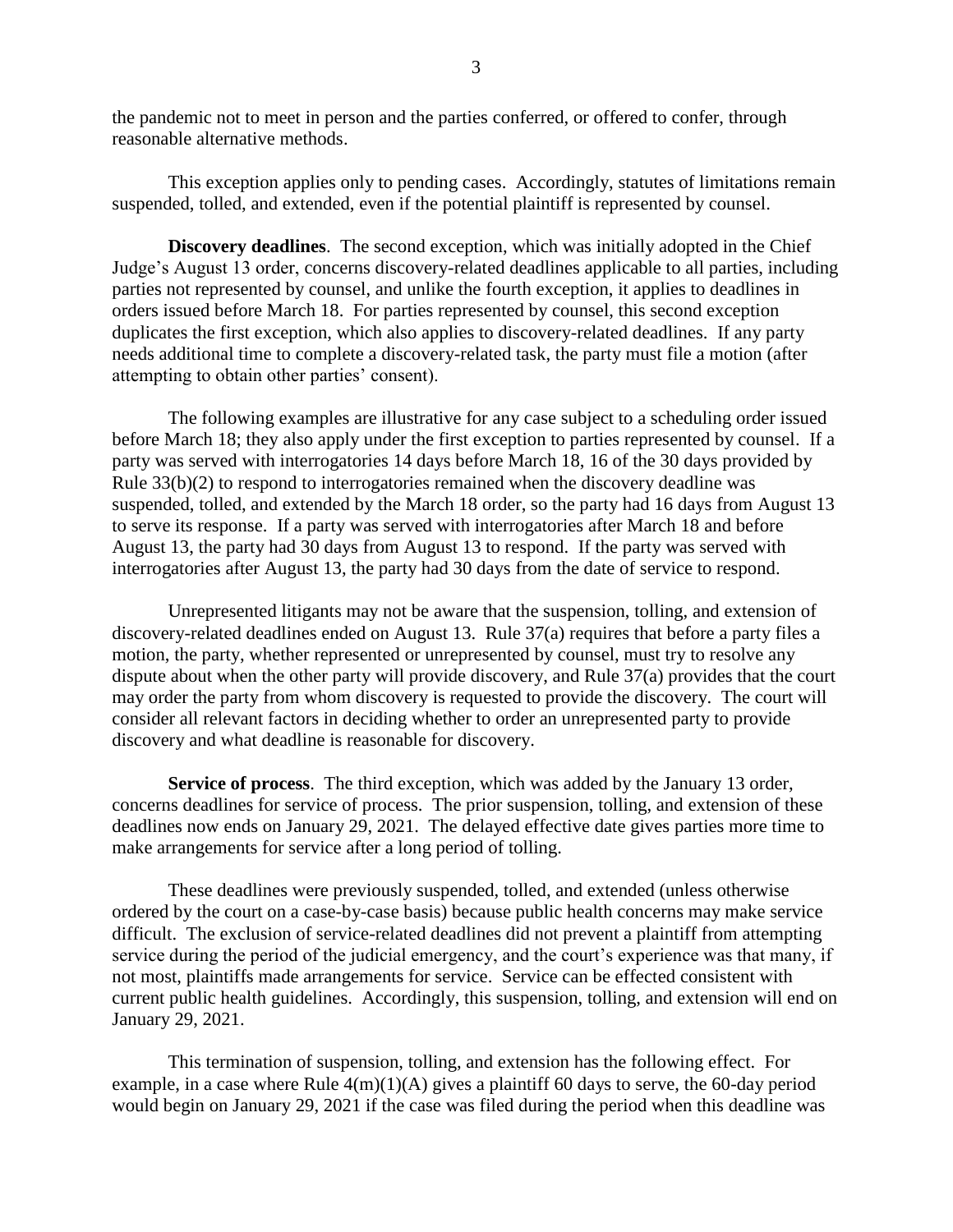suspended, tolled, and extended (that is, if it was filed on or after March 18, 2020 and before January 29, 2021). If the case was filed, for example, 30 days before the tolling period began on March 18, the new deadline would be 30 days after January 29, 2021.

**Responsive pleadings**. The fourth exception, which was added by the January 13 order, concerns deadlines for responsive pleadings. The suspension, tolling, and extension of these deadlines ended on January 13, 2021, unless it ended earlier because another exception applied. For example, if a defendant has 21 days under Rule 12(a)(1)(A) to serve an answer after service of the complaint, and the defendants was served while this deadline was suspended, tolled, and extended (that is, between March 18, 2020 and January 13, 2021), the defendant has 21 days from January 13 to file the answer. If the defendant was served seven days before the tolling period began on March 18, 2020, the defendant has 14 days after January 13, 2021 to file its answer.

**Motions deadlines**. The fifth exception involves motions-related deadlines applicable to all parties. Orders by the Chief Judge ended the suspension, tolling, and extension of motionsrelated deadlines applicable to parties represented by counsel, and the November 5 order ended the suspension, tolling, and extension of these motions-related deadlines to parties not represented by counsel.

If a represented or unrepresented party does not file a motion by the applicable deadline, the party may not thereafter file the motion until the party satisfies the requirements in Rule 6(b) concerning extensions of time. If a represented or unrepresented party does not timely file a response to a motion, the court may treat the motion as conceded under Rule 12-I(e).

This exception does not affect the requirement in Rule 12-I(a) that a party attempt to get the other parties' consent before filing a motion.

**Post-March 18 Orders**. The sixth exception makes explicit that there is no suspension, tolling, or extension of any deadline in any order issued after March 18, 2020. This exception applies even if the post-March 18 order does not explicitly state that the judge was exercising the authority under one of the Chief Judge's orders to make case-specific exceptions to the general principle of suspension, tolling, and extension. This exception applies to any order containing a schedule, even if the order is not denominated as a "scheduling order." If a party wants any deadline in a post-March 18 order suspended, tolled, or extended, the party must file a motion (after attempting to obtain other parties' consent).

This exception for post-March 18 orders includes any discovery-related deadline, such as a deadline for the close of discovery. Even if the post-March 18 order does not explicitly require the parties to respond to a discovery request by a date specified in the order, any discoveryrelated deadline necessarily obligates parties to respond to any discovery request in sufficient time to comply with the deadline. Otherwise, discovery-related deadlines in the order, such as a deadline for completion of discovery, would effectively be rendered meaningless.

If a party cannot comply with a deadline in a post-March 18 order, the party must file (after attempting to obtain the other parties' consent) a motion to extend any such deadline.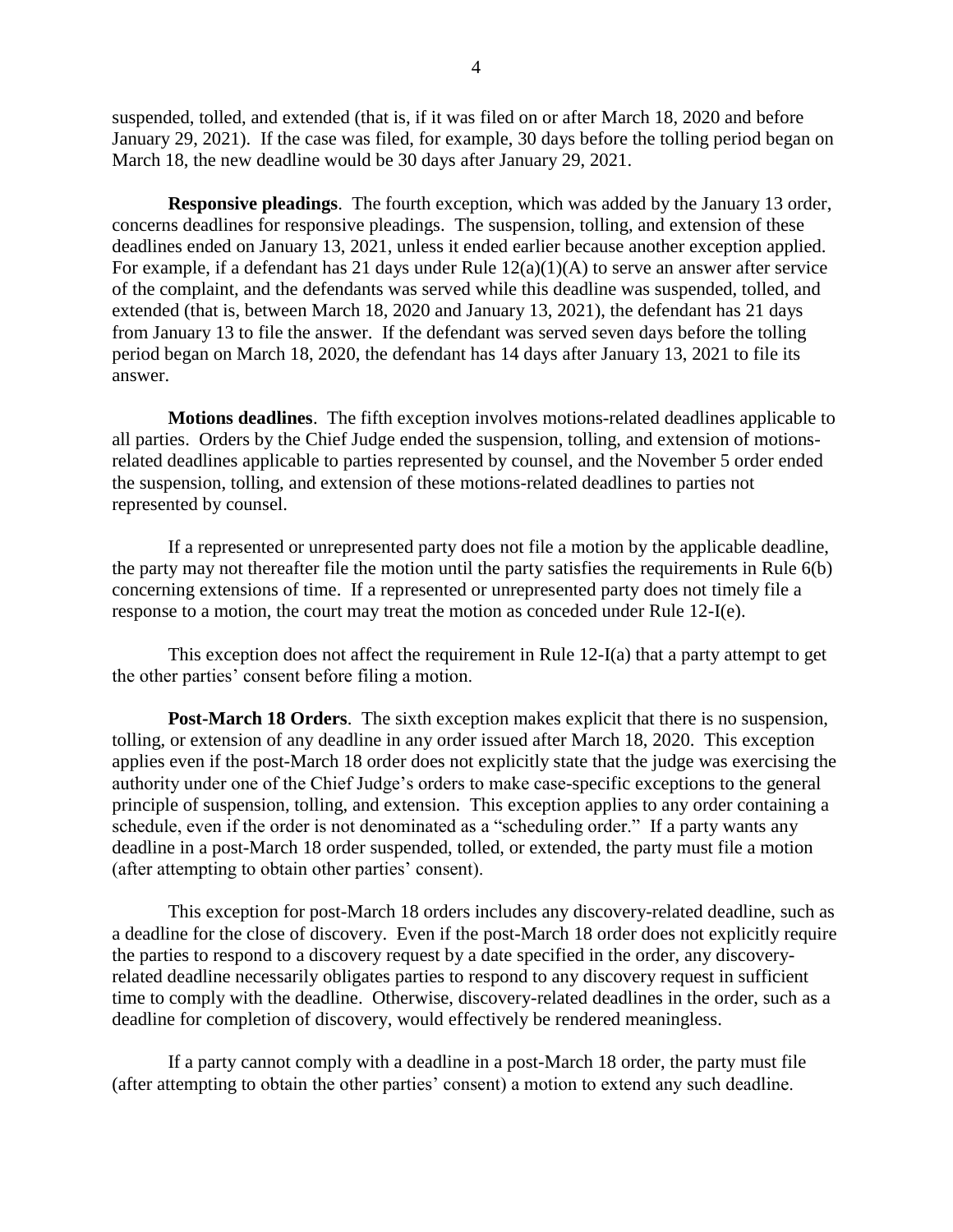Conversely, as discussed above, deadlines in any order issued before March 18 are suspended, tolled, and extended unless the court ordered otherwise in an order issued on or after March 18 or unless an exception in the January 13 order applies.

**Writs of restitution**. Like the November 5 order, the January 13 order provides, "Notwithstanding any other provision of this order, the time limits concerning the validity and issuance of writs of restitution in Rules 16(a)(4) and 16(c) of the Superior Court Rules of Procedure for the Landlord and Tenant Branch that would otherwise expire during the period of emergency are suspended, tolled and extended during the period of emergency."

Under Rule 16(a)(4), a writ of restitution is valid for a period of 75 days, and this 75-day period is suspended, tolled, and extended during the period of the judicial emergency. For example, if a writ was issued 25 days before the judicial emergency began on March 18, it will remain valid for 50 days after the judicial emergency ends, which will be on March 31, 2021 unless it is further extended.

Under Rule 16(c), either a writ of restitution must be issued within 90 days after entering a judgment or default or after vacating a stay of execution, or the plaintiff may file a request for issuance of the writ. This 90-day period for issuance of writs is suspended, tolled, and extended during the period of the judicial emergency. For example, if a judgment was entered 30 days before the judicial emergency began on March 18, the court may issue a writ within 60 days after the judicial emergency ends, and the plaintiff need not request issuance of a writ unless the court does not issue the writ during that 60-day period.

**Notice of evictions**. Like the November 5 order, the he January 13 order contains the following provision concerning notice of evictions:

Because (1) the Court has inherent authority to ensure that judgments for possession and writs of restitution are executed in a fair and orderly way, (2) the fair and orderly execution of writs of restitution requires landlords to provide reasonable notice of the rescheduled date when an eviction was postponed for a substantial period due to a public health emergency and not for a short period due to temperature or precipitation, and (3) it would not impose an unreasonable or undue burden on landlords to provide notice of the rescheduled date consistent with the terms of D.C. Code § 42-3505.01a, any landlord shall, when an eviction that had been scheduled on or after March 16, 2020 is rescheduled after the statutory stay on evictions ends, send a notice that complies with the requirements of D.C. Code § 42-3505.01a at least 21 days before the date on which the eviction is rescheduled

This provision affects landlords and tenants in cases where a landlord provided the notice required by D.C. Code § 42-3505.01a at least 21 days before an eviction that was scheduled on or after March 16, 2020 and that was postponed due to the public health emergency. This provision requires landlords in these cases to provide a second notice that complies with § 42- 3505.01a if the landlord reschedules the eviction after the period of the public health emergency ends.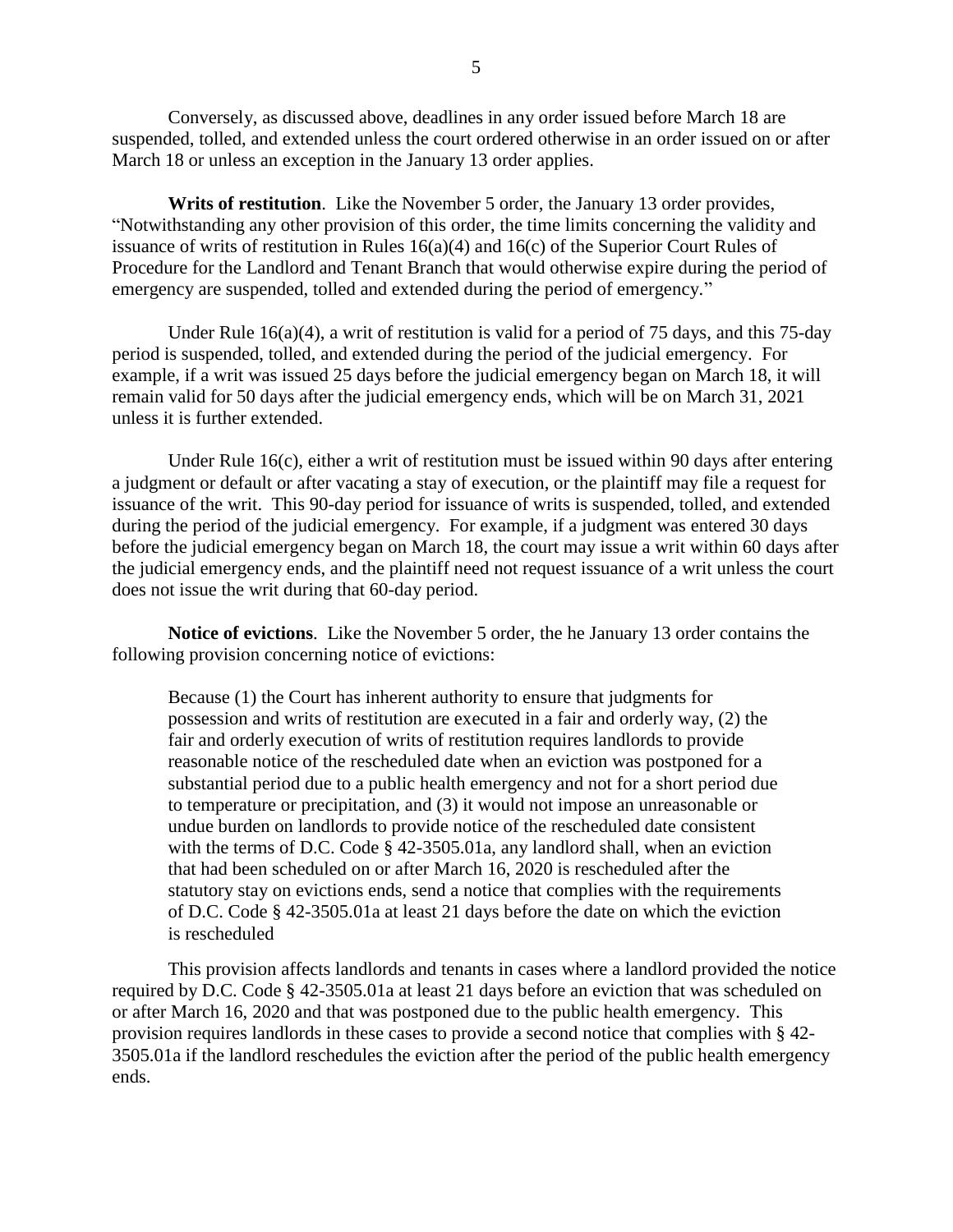Section 42-3505.01a requires landlords to deliver notice of scheduled evictions on a specified timetable and in a specified manner. More specifically,  $\S$  42-3505.01a(b)(2)(F) requires that the notice delivered by a landlord informing tenants of the scheduled date of an eviction shall state that it is the final notice from the housing provider before the time of eviction, even if the eviction date is postponed by the court or marshals. When § 42-3505.01a was adopted, D.C. Code § 42-3505.01(k) provided for postponement of evictions only due to temperature or precipitation. However, in March 2020, the COVID-19 Response Emergency Amendment Act of 2020 amended § 42-3505.01(k) to prohibit evictions during the period of time for which the Mayor has declared a public health emergency. Although § 42-3505.01a does not require a landlord to provide a second notice if an eviction is postponed for a relatively brief period due to weather-related factors, it does not preclude the court from requiring a second notice if an eviction is postponed for a lengthy and indefinite period due a public health emergency. The court has inherent authority to manage its docket to achieve the fair and orderly disposition of cases and to issue orders insuring that judgments for possession and writs of restitution are carried out in a fair and orderly way consonant with justice, and no statute or rule limits the authority of the court to issue orders concerning the fair and orderly execution of writs of restitution.

For a prolonged pandemic-related postponement, a second notice that provides at least 21 days' notice before the rescheduled date of the eviction gives the tenant a reasonable opportunity to move out or to exercise any legal rights that the tenant may have, and it enables the court to address any legal issue in a fair and orderly way. Moreover, the requirement of a second notice does not impose an unreasonable or undue burden on landlords, and it benefits landlords when the second notice results in the tenant moving out before the rescheduled date of the eviction. Accordingly, the court exercised its inherent authority over the execution of its judgments and writs to require a second notice in these limited circumstances.

**Debt collection cases**. The General Order Regarding Debt Collection Cases issued on May 7, 2020 specifically addresses deadlines in administratively-designated collection cases that are filed or pending during the period of the public health emergency declared by the Mayor and for 60 days after its conclusion. *See* [https://www.dccourts.gov/sites/default/files/matters](https://www.dccourts.gov/sites/default/files/matters-docs/General%20Order%20pdf/Collection-Case-General-Order.pdf)[docs/General%20Order%20pdf/Collection-Case-General-Order.pdf](https://www.dccourts.gov/sites/default/files/matters-docs/General%20Order%20pdf/Collection-Case-General-Order.pdf)*.* This order provides that, unless otherwise ordered by the Court, all deadlines and time limits in statutes, court rules, and standing and other orders, including statutes of limitation and service of process deadlines, that would otherwise expire during this period are tolled during this period. The General Order implements statutory restrictions on debt collection activities until 60 days after the end of the public health emergency declared by the Mayor; the Mayor has extended the public health emergency to at least December 30, 2020.

The cases on the calendar commonly referred to as the debt collection calendar includes cases that are subject to statutory restrictions on debt collection activities and cases that are not subject to these restrictions. The Civil Division is not scheduling hearings in any case on the debt collection calendar unless a party files a motion explaining why the statutory restrictions do not apply. The Civil Division is scheduling hearings in cases involving insurance subrogation, which are not subject to these statutory restrictions.